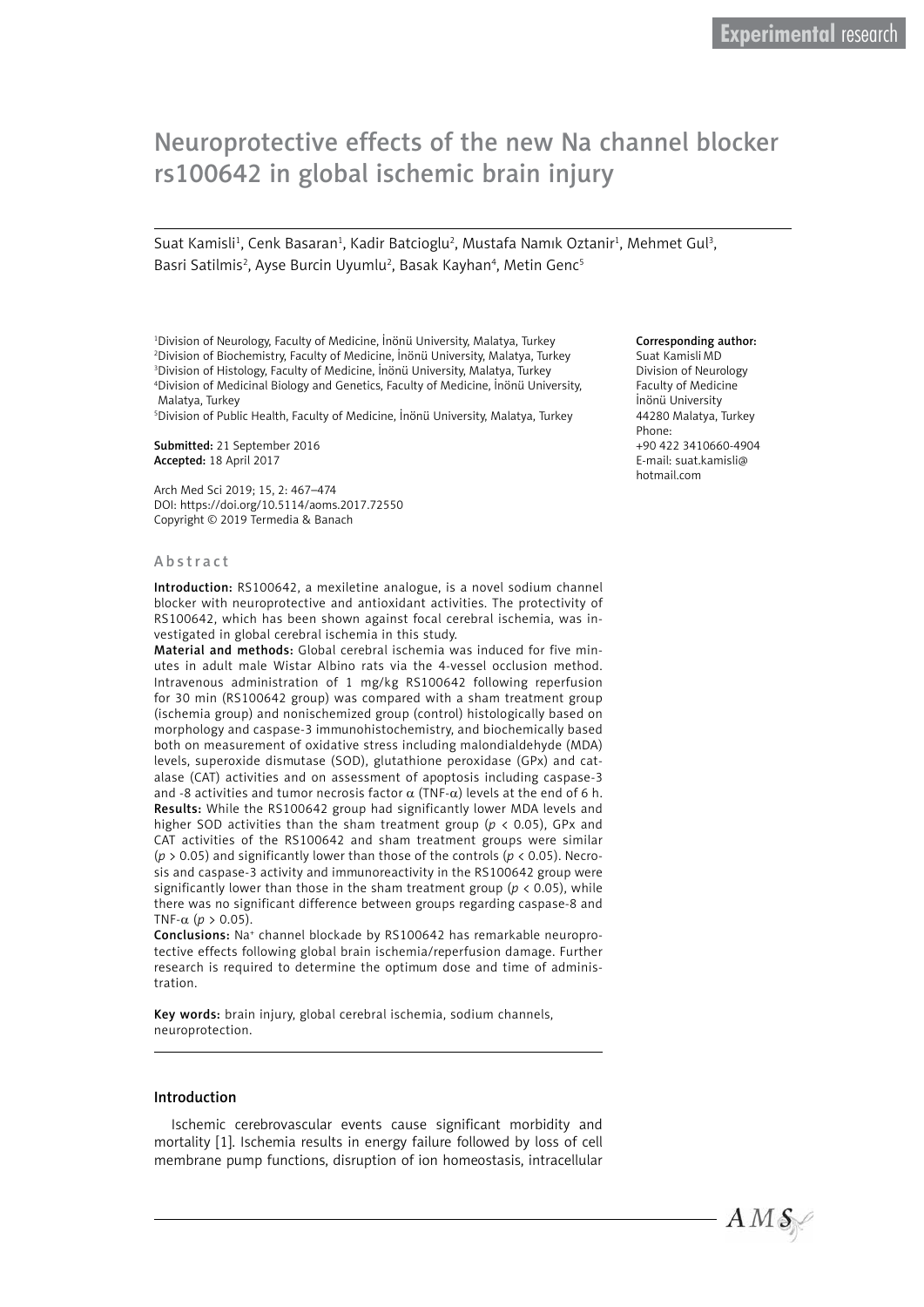accumulation of Na<sup>+</sup> and Ca<sup>2+</sup>, acidosis, glutamate excitotoxicity, free radical damage, accumulation of arachidonate oxidation products, glial activation, breakdown of the blood-brain barrier, leukocyte infiltration, and activation of caspases [2–4]. Cell death may occur through both apoptosis and necrosis [5, 6].

The only current clinical measure of preventing persistent brain damage following ischemia is immediate reperfusion, comprising resuscitation within seconds to minutes in global ischemia and thrombolysis within minutes to a few hours in focal ischemia. Hypothermia is also widely used as an adjunctive measure of treatment. However, both are limited by the difficulty of administration, shortness of time, inefficiency, and unwanted side effects. Furthermore, reperfusion is not singlehandedly life-saving, and even the reverse may be true when the severity of brain damage increases, leading to the development of ischemia/reperfusion (I/R) damage [7]. This situation has led to the search for neuroprotective drugs. Unfortunately, among more than 50 different drugs evaluated for neuroprotection, none yet has been proven to be sufficient for clinical use [4, 8].

RS100642 (1-(2',6'-dimethyl-phenoxy)-2-ethylaminopropane hydrochloride) is a mexiletine analogue with less cardiotoxicity and neurotoxicity than those observed with mexiletine [9]. It blocks sodium channels with binding properties similar to mexiletine ( $pK_i$  = 5.09  $\mu$ M) but exhibits a more potent use-dependent reduction in compound action potentials as determined by rat vagus nerve preparations [10]. RS100642 has been examined in *in vivo* models of focal cerebral ischemia and was found to be beneficial in terms of neuroprotection not only in reducing the infarct size but also regulating the expression of Na $_{\mathrm{v}}$ 1.1 channel protein, reflecting that the effect results directly from Na+ channel blockade [11, 12]. However, RS100642 has not yet been tried clinically, nor has it been studied in *in vivo* global brain ischemia experimentally.

Therefore, this study aimed to evaluate the potential neuroprotective effects of RS100642 in global transient ischemia.

## Material and methods

## Animals and surgical procedure

Twenty-seven male Wistar Albino rats aged 7-9 months and weighing 229–308 g were obtained from the Experimental Animal Breeding and Research Center of Inonu University. Prior to the study, all animals were acclimatized to the housing conditions for 1 week on a 12-hour light/ dark cycle at 18–22°C room temperature in cages sized 40  $\times$  21  $\times$  15 cm with 5 rats in each cage and fed with *ad libitum* laboratory chow and tap water. The experimental protocol was approved by the Ethics Committee for Animal Experiments of Inonu University. The rats were divided into 3 groups, namely control ( $n = 7$ ), ischemia ( $n = 10$ ) and RS100642 (*n* = 10). RS100642 was obtained from Roche Bioscience (Palo Alto, CA, USA). The compound was dissolved in a vehicle of distilled, deionized water immediately prior to testing.

Global ischemia was performed according to the 4-vessel occlusion method defined by Pulsinelli and Brierley [13]. Briefly, on the  $1<sup>st</sup>$  day, all rats were anesthetized with ketamine + xylazine intraperitoneal (*i.p.*), followed by midsagittal incisions on the backs of their necks behind the occipital bones, dissection of the paravertebral muscles, and electrocauterization of both vertebral arteries. After electrocauterization, the rats were placed on their backs, and ventral cervical midsagittal incisions were made, followed by placement of loose silk sutures around both carotids, and suturing of the incisions. On the  $2<sup>nd</sup>$  day, the rats were briefly anesthetized with ether. In the controls, only the sutures were removed and incisions were re-sutured, inducing no global brain ischemia. On the other hand, the rats in both ischemia and RS100642 groups had their sutures removed, both their carotids concomitantly were clasped tightly for 5 min, and the clasps were then removed for reperfusion. After 30 min of reperfusion, the RS100642 group rats received 1 mg/kg intravenous (*i.v.*) RS100642 at a volume of 1 ml/ kg, while the ischemia group rats received *i.v.* isotonic saline at the same volume. The rats in both ischemia and RS100642 groups then had their incisions re-sutured and were left to recover. No specific premedication other than anesthesia was given prior to surgery, and paracetamol 300 mg/kg *i.p.* was administered postsurgically for analgesia. Three out of ten rats in the ischemia group and one out of seven rats in the control group were excluded from the study due to peri-operative mortality. Therefore, the investigations were conducted in 6 rats in the controls, 7 rats in the ischemia group, and 10 rats in the RS100642 group.

At the 6<sup>th</sup> hour following the procedure, all rats were sacrificed via decapitation under deep ether anesthesia. The brains were removed, the left hemispheres being preserved for 24 h at –40°C for biochemical investigations, and the right hemispheres being preserved for 24 h in 10% formalin for histopathological examinations.

## Biochemical measurements

The left hemispheres of the brain samples were promptly dissected and perfused with 50 mM (pH: 7.4) cold phosphate buffer saline solution (PBS). Samples were homogenized in 1/5 (w/v) PBS. The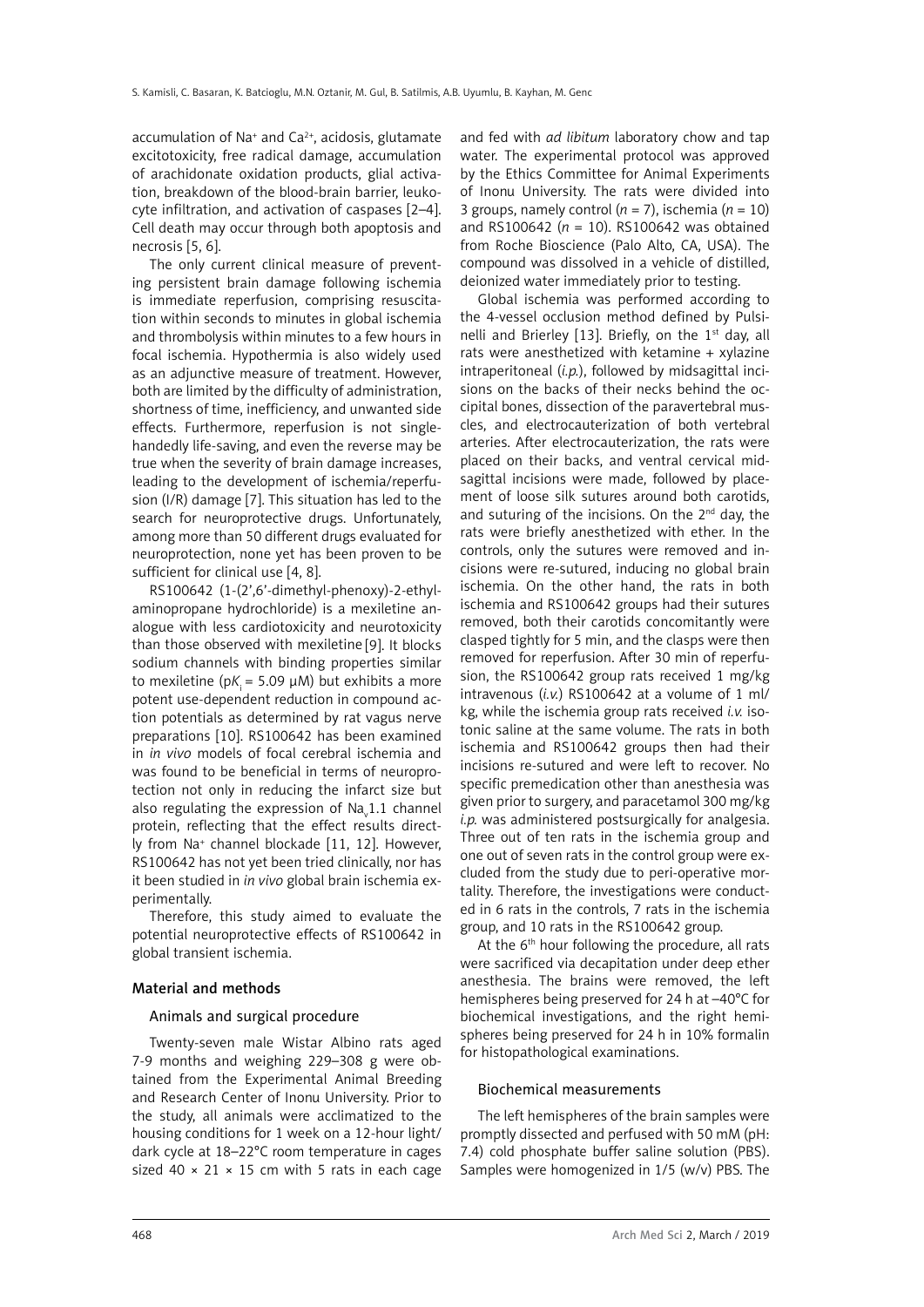homogenate was sonicated three times for 30 s with intervals and centrifuged at 20,000  $\times$  g for 15 min. Supernatants were separated and kept at –80°C until other biochemical measurements were performed.

The protein concentrations were determined according to the method of Lowry *et al.* [14], the malondialdehyde (MDA) levels were determined according to the method of Mihara and Uchiyama [15], the superoxide dismutase (SOD) activity was determined using the method of McCord and Fridovich [16], the catalase (CAT) activity was determined with the method of Luck [17], and the glutathione peroxidase (GPx) activity was measured with the method of Lawrence and Burk [18].

The activities of caspases-3 and -8 and tumor necrosis factor (TNF)-α levels were measured using ELISA kits (BioVision Research Product, CA, USA and eBioscience Research Kits, CA, USA, respectively) according to the manufacturer's instructions.

## Histopathological evaluations

The brain samples were placed in 10% buffered formalin and embedded in paraffin. Sections of brain tissues were cut at 6 um and mounted on slides and stained with hematoxylin–eosin  $(H + E)$  and immunohistochemically with the Rabbit Polyclonal Antibody to Active Caspase-3 (Ab4051) Kit. The Caspase-3 Kit was used as recommended by the manufacturer (Abcam, Cambridge, United Kingdom). All sections were systematically examined with a Leica DFC 280 light microscope and analyzed in the Leica Q Win Plus V3 Image Analysis System (Leica Micros Imaging Solutions Ltd.; Cambridge, UK).

We applied modified criteria developed by Grafe *et al.* and Radovsky *et al.*, who outlined light microscopic structural features of neurons and brain tissues [19, 20]. By light microscopy, necrotic (ischemic) neurons can be identified as exhibiting nuclear pyknosis and cytoplasmic eosinophilia. Other cellular alterations such as hyperchromatic indented or sharply scalloped nucleus and swollen neurons were also included in the neuronal counts.

Histopathological injury (mononuclear, polymorphonuclear, macrophages infiltrate and hemorrhage and edema (cells swell up) and gliosis) was scored in brain sections according to the following semi-quantitative scale: normal =  $0$ , mild injury =  $1$  (infiltration, hemorrhage, edema and gliosis area < 10% of total brain cortex area), moderate injury = 2 (infiltration, hemorrhage, edema and gliosis area 11% to 20% of total brain cortex area), severe injury = 3 (infiltration, hemorrhage, edema and gliosis area 21% to 40% of total brain cortex area); and complete cavitary infarct = 4 (infiltration, hemorrhage, edema and gliosis area > 41% of total brain cortex area). Necrotic (ischemic) neurons in affected neuronal populations were counted without regard for the total number of neurons in the region, and put into five ranked categories as follows: 0 necrotic neurons  $= 0$ ; 1–15  $= (+1)$ ; 16–30  $= (+2)$ ; 31–50  $= (+3)$ ; and  $>$  50 = (+4) randomly at 20 different areas in the brain cortex with the 20× objective.

The H-Score method was used to score the degree of caspase-3 positive immunoreactivity of neurons and glial cells in total sections' area of the brain cortex. This immunohistochemical semi-quantitative method consists of the percentages of positively stained cells multiplied by a weighted intensity of staining: H Score =  $Pi(i + 1)$ , where *Pi* is the percentage of stained cells in each intensity category (0–100%), and i is the intensity indicating weak  $(i = 1)$ , moderate  $(i = 2)$  or strong staining (*i* = 3) [21].

## Statistical analysis

Statistical analysis was performed using SPSS for Windows 15.0 software (SPSS Inc., IL, USA). For analysis of biochemical parameters, comparison among groups was made with the analysis of variance (ANOVA) test, while post hoc intergroup comparisons were performed with the Tukey HSD test.  $P < 0.05$  was regarded as statistically significant.

# Results

## Evaluation of biochemical parameters

## Oxidative stress

The definitive statistical data regarding biochemical parameters are displayed in Table I. Post hoc comparison of the groups against each other with the Tukey HSD test revealed a significant decrease in the SOD activities in the ischemia group as compared with both the RS100642 group and the controls ( $p \lt 0.05$ ). On the other hand, SOD activities did not differ significantly between the RS100642 and the control groups (*p* > 0.05). Also, MDA level in the RS100642 group differed significantly compared to that of the ischemia group. Contrastingly, the CAT and GPx activities were significantly lower in both ischemia and RS100642 groups as compared with the controls (*p* < 0.05), while the RS100642 group was not significantly different from the ischemia group with regard to both of these parameters ( $p > 0.05$ ).

## Apoptosis

Caspase-3 and -8 activities and TNF- $\alpha$  levels are displayed in Table II. Post hoc comparison of the groups against each other with the Tukey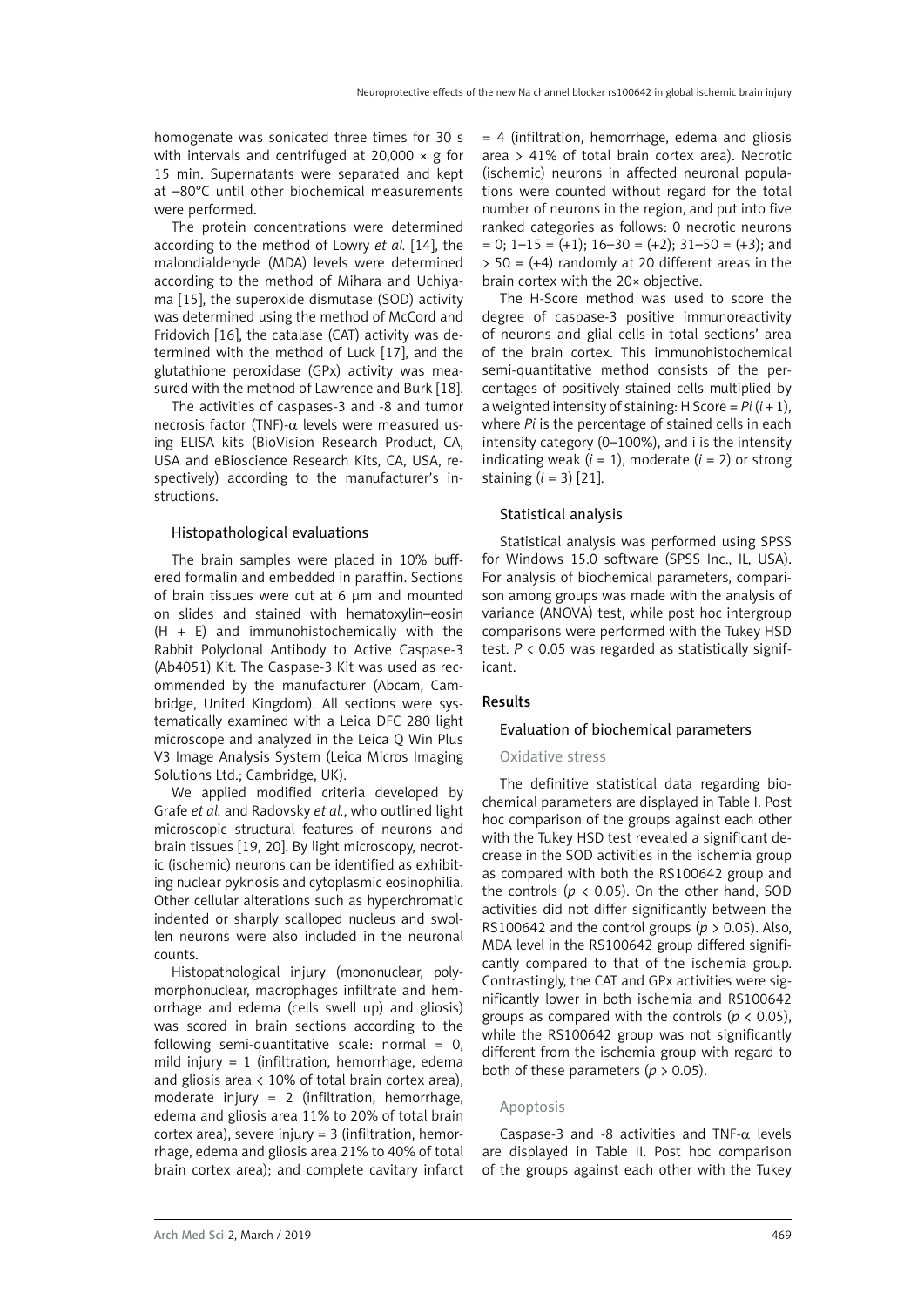S. Kamisli, C. Basaran, K. Batcioglu, M.N. Oztanir, M. Gul, B. Satilmis, A.B. Uyumlu, B. Kayhan, M. Genc

Table I. Results are displayed as mean  $\pm$  SD. There was significantly lower SOD activity in the ischemia group compared to the control group and a significantly higher value in the RS100642 group compared to the ischemia group. Also, a significantly lower MDA level was found in the RS100642 group compared to the ischemia group. On the other hand, the GPx and CAT activities of both RS100642 and ischemia groups were significantly lower than those of the controls

| Groups (n)    | <b>CAT</b><br>[U/mg protein] | SOD<br>[U/mg protein]        | GPx<br>[U/mg protein] | MDA<br>[nmol/mg protein] |
|---------------|------------------------------|------------------------------|-----------------------|--------------------------|
| Control (6)   | $636.15 + 133.20$            | $5.52 + 0.47$                | $1.65 \pm 0.33$       | $20.79 + 2.35$           |
| Ischemia (7)  | $473.31 + 138.02*$           | $4.74 + 0.22*$               | $1.04 \pm 0.14*$      | $24.84 \pm 1.98$         |
| RS100642 (10) | $457.99 + 57.85*$            | $5.36 \pm 0.55$ <sup>#</sup> | $1.05 \pm 0.15^*$     | $19.35 + 4.25$           |

*\*p < 0.05 compared with control; #p < 0.05 compared with ischemia.*

Table II. Results are displayed as mean  $\pm$  SD. There was significantly higher caspase-3 activity in the ischemia group as compared with the RS100642 and control groups, while the caspase-3 activities of RS100642 and control groups were similar. Caspase-8 activities and TNF- α levels did not differ significantly between groups

| Groups (n)    | Caspase-3<br>[RFU/mg protein] | Caspase-8<br>[RFU/mg protein] | TNF- $\alpha$<br>[pg/ml] |
|---------------|-------------------------------|-------------------------------|--------------------------|
| Control (6)   | $14.79 + 1.51$                | $53.04 + 13.80$               | $4.86 \pm 1.07$          |
| Ischemia (7)  | $19.91 + 2.43*$               | $65.74 + 19.18$               | $5.62 + 1.49$            |
| RS100642 (10) | $16.84 + 2.83$ <sup>#</sup>   | $65.21 + 9.24$                | $4.35 + 1.32$            |

*\*p < 0.05 compared with control; #p < 0.05 compared with ischemia.*

HSD test revealed significantly higher caspase-3 activity in the ischemia group as compared with the RS100642 and control groups ( $p < 0.05$ ). On the other hand, no significant difference was found among the ischemia, control and RS100642 groups with regard to caspase-8 and TNF- $\alpha$  levels  $(p > 0.05)$ .

## Evaluation of histopathological findings

The samples of the control group were normal in histological appearance (Figures 1 A, B). The ratio of ischemic to healthy neurons, neuronal swelling, tissue edema, and other signs of histopathological injury including hemorrhage and infiltration (Figure 2 A) and caspase-3 positive immunoreactivity (Figure 2 B) in the ischemia group were significantly higher than in the control and RS100642 groups. The number of ischemic neu-

rons, the severity of the histopathological injury and caspase-3 positive immunoreactivity were significantly lower in the RS100642 group (Figures 3 A, B) as compared with the ischemia group. The total score and H-score values in each group are shown in Figure 4.

# Discussion

We have demonstrated a promising neuroprotective effect of RS100642 against I/R injury in global ischemia of 5 min followed by reperfusion for 30 min, reflected strongly in the SOD activities, and partially in caspase-3 levels and histopathology. To date, RS100642 has been investigated in focal ischemia scarcely, and this is the first study of this agent in global ischemia. Global cerebral ischemia with 4-vessel blockade has been induced in several studies via clamping the carotids from



Figure 1. Control group:  $A$  – the controls with the normal histological appearance of brain tissue. H + E, 40 $\times$ , B – absence of caspase-3 positive immunoreactivity, caspase-3, 40×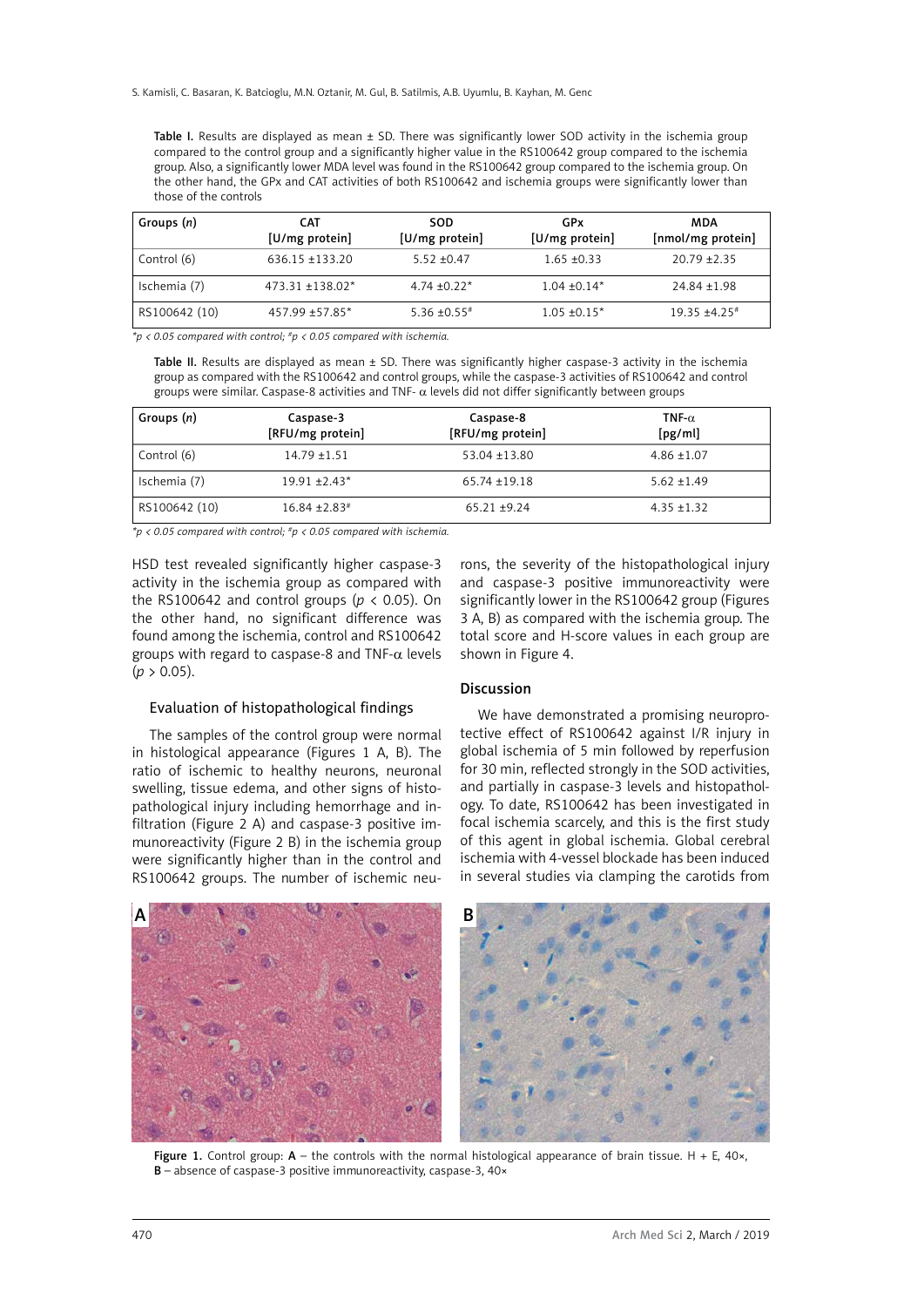

Figure 2. Ischemia group:  $A$  – necrotic (white arrows) and swollen neurons (black arrows).  $H + E$ ,  $40 \times$ ,  $B$  – prominent caspase-3 positive immunoreactivity (black arrows). Caspase-3, 40×



Figure 3. RS100642 group: A – necrotic neurons (white arrows), with minimal perineural edema (white arrows). H + E, 40×, **B** – slight caspase-3 positive immunoreactivity. Caspase-3, 40×

10 to 30 min [22, 23]. Cell death has been shown to take place in minutes after the initiation of global ischemia, and this is approximately 5 min in most sensitive parts of the central nervous system [24]. Therefore, we clasped both carotids concomitantly for 5 min to produce brain injury. We sacrificed the rats at the 6<sup>th</sup> h, as this duration is adequate for superoxide radical accumulation [25], disruption of the cell membrane, and disintegration of organelles in I/R damage [26]. We administered RS100642 at a dose of 1 mg/kg, the same dose that was found to be successfully neuroprotective in previous studies. Lower doses have also been tested in focal ischemia and were found to be less effective, while increasing the dose further was not beneficial [9].

Under physiological conditions, the brain is an organ with high  ${\mathsf O}_2$  consumption and free oxygen radical production, but low antioxidant capacity. Due to the abundance of polyunsaturated fatty acids, it is particularly damaged by oxidative stress during I/R injury. Increased production of reactive oxygen species (ROS) due to I/R injury may easily overcome the antioxidant systems and result in oxidative damage to cellular components [25]. In-



creases in MDA levels and decreases in antioxidant enzyme activities in traumatic brain damage have been reported previously [27]. Therefore the MDA levels and SOD, CAT and GPx activities are reliable indicators of cerebral I/R damage. In our study, RS100642 suppressed early accumulation of MDA and enhanced the activity of SOD. The decrease in MDA levels reflects decreased lipid peroxidation, whereas the lower level of SOD activity reflects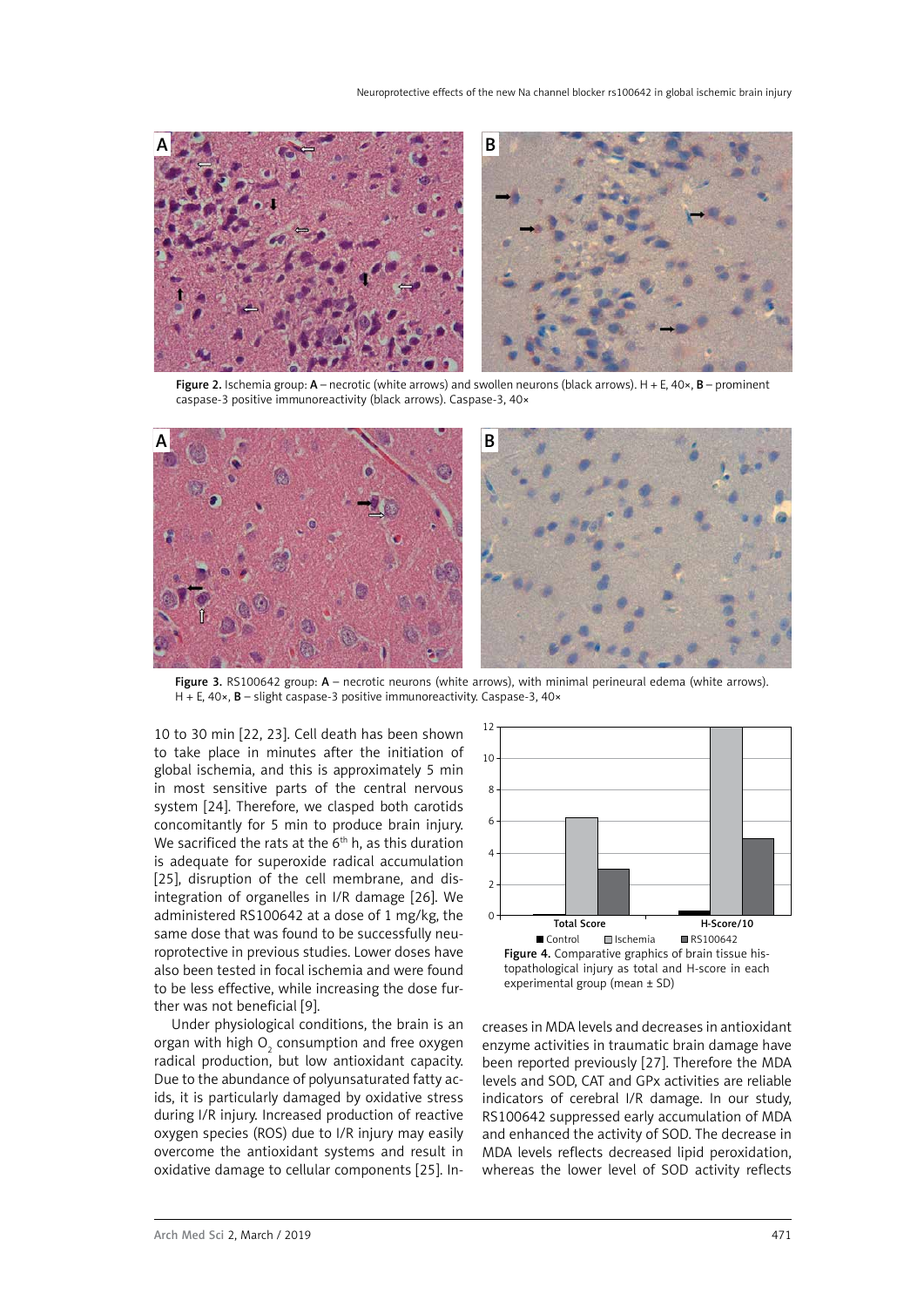reduction in dismutation of superoxide radicals. However, RS100642 failed to prevent reduction of CAT and GPx levels significantly. Like SOD activity being used up against increasing  $O_2^-$  levels, CAT and GPx activities are used up in order to reduce the increasing H $_{\rm 2}$ O $_{\rm 2}$  levels [28, 29]. Neither CAT nor GPx activities differed significantly from those in the ischemia group with RS100642 administration, indicating that administration of RS100642 significantly protects from damage related to lipid peroxidation and  $O_2^-$ , but not  $H_2O_2$ , which is regarded as the main radical responsible for necrosis [30, 31]. Necrosis occurs when intracellular ATP levels fall below 25% of the basal levels, and apoptosis commences if they remain higher [32]. Unless eliminated by CAT,  $H_2O_2$  leads to failure of ATP synthesis via overloading of the cellular hexose monophosphate pathway for reduction of GS-SG and depletion of nicotinamide adenine dinucleotide (NAD+ ) but also directly suppresses ATP synthesis in the mitochondria [30], facilitates iron-mediated secondary free  $\mathrm{O}_2^{\mathrm{}}$  radical formation, and peroxidizes cell lipids [33]. As mitochondria play a pivotal role in both  $Ca<sup>2+</sup>$  metabolism and initiation of caspase cascade, reduction in ATP synthesis and increase in mitochondrial permeability lead to increased cytochrome c release and therefore apoptosis accompanied by poly (ADP-ribose) polymerase (PARP)- and c-Jun N-terminal kinase (JNK)-mediated necroptosis, a condition with features of both necrosis and apoptosis [2, 34, 35]. These effects of  $H_2O_2$  may explain why necrosis persisted morphologically following RS100642 administration. The difference in parameters related to  ${\sf H}_{\tiny 2} {\sf O}_{\tiny 2}$  and  ${\sf O}_{\tiny 2}^-$  may arise from a free radical scavenging property of RS100642, which does not act on  ${\sf H_2O_2}$  and peroxynitrite. Although it has not yet been investigated whether RS100642 has free radical scavenging activity, mexiletine has been shown to be a potent free radical scavenger [36]. Further studies investigating whether RS100642 has free radical scavenging activity and whether the introduction of RS100642 in the company of a scavenger against  ${\sf H}_{{\mathfrak z}}{\sf O}_{{\mathfrak z}}$  could be more beneficial are required to clarify these questions.

Caspase-dependent apoptosis may be initiated either by activation of caspase-8 by death receptors on the cell surface or by activation of caspase-3 through mitochondrial stress including cytochrome c (Cyt c) release [37]. Cyt c released from the mitochondria forms a complex with apoptosis activating factor-1 and pro-caspase-9, resulting in caspase-3 activation, cleavage of cellular substrates and cell death, as demonstrated in the delayed neuronal death following ischemia [38]. Translocation of Cyt c and activation of caspase-3 have been reported following global ischemia in gerbils [39], and following transient middle cerebral artery occlusion for 2 h, starting as

early as the 30<sup>th</sup> min of reperfusion [40]. Accordingly, increased caspase-3 immunoreactivity in the cerebral cortex after cerebral I/R injury has been demonstrated histopathologically [41]. Likewise, histopathological images support our biochemical findings. While the brain specimens from control animals presented no histological alterations (Figures 1 A, B), those from animals in the ischemia group displayed necrotic and swollen neurons with partial edema as well as prominent caspase-3 positive immunoreactivity (Figures 2 A, B). The inhibition of histopathological changes observed in the RS100642 group is illustrated in Figures 3 A and B. It has been demonstrated that neurons derived from caspase-3-knockout mice are resistant to ischemic stress [42], and caspase inhibitors (z-DEVD–FMK or z-VAD–FMK) prevent ischemia-induced neuronal damage and improve neurological outcome [43]. Our results confirmed the increased caspase-3 activity and immunoreactivity following I/R injury in rats and demonstrated a beneficial effect of RS100642. The second pathway of apoptosis involves activation of caspase-8 through death receptors located on the cell surface. The death receptors belong to the tumor necrosis factor (TNF) superfamily, and the best-characterized ones are CD95 (or Fas), TNF receptor-1 and TNF-related apoptosis-inducing ligand (TRAIL) receptors DR4 and DR5. Cytotoxic effects of high levels of TNF-α are mediated either by its inflammatory action or binding to TNF receptor 1 (TNFR1)-type receptors on dopaminergic neurons leading to activation of caspase-8-mediated apoptosis [44]. TNF-α can also induce the activation of inducible nitric oxide synthase (iNOS), amplifying the inflammatory response and leading to the production of more cytokines [45]. We observed considerable but statistically insignificant increases in TNF- $\alpha$  and caspase-8 levels in the ischemia group as compared with the controls, while these increases were particularly inhibited in the group with Na+ channel blockade. We, therefore, propose that apoptosis develops following global brain ischemia mainly by caspase-3 activation through the mitochondrial pathway rather than activation of death receptors, and can be prevented by RS100642 administration.

In conclusion, our results suggest that Na+ channel blockade by RS100642 has remarkable neuroprotective effects following global brain ischemia. In this context, RS100642 administration at a dose of 1 mg/kg following 5 min of global brain ischemia and 30 min of reperfusion significantly improves the MDA level and SOD and caspase-3 activities, all indicating free oxygen radical damage and apoptosis activation in the brain. However, further studies towards revealing the complete molecular mechanism underlying this neuroprotection, and determining the optimal ef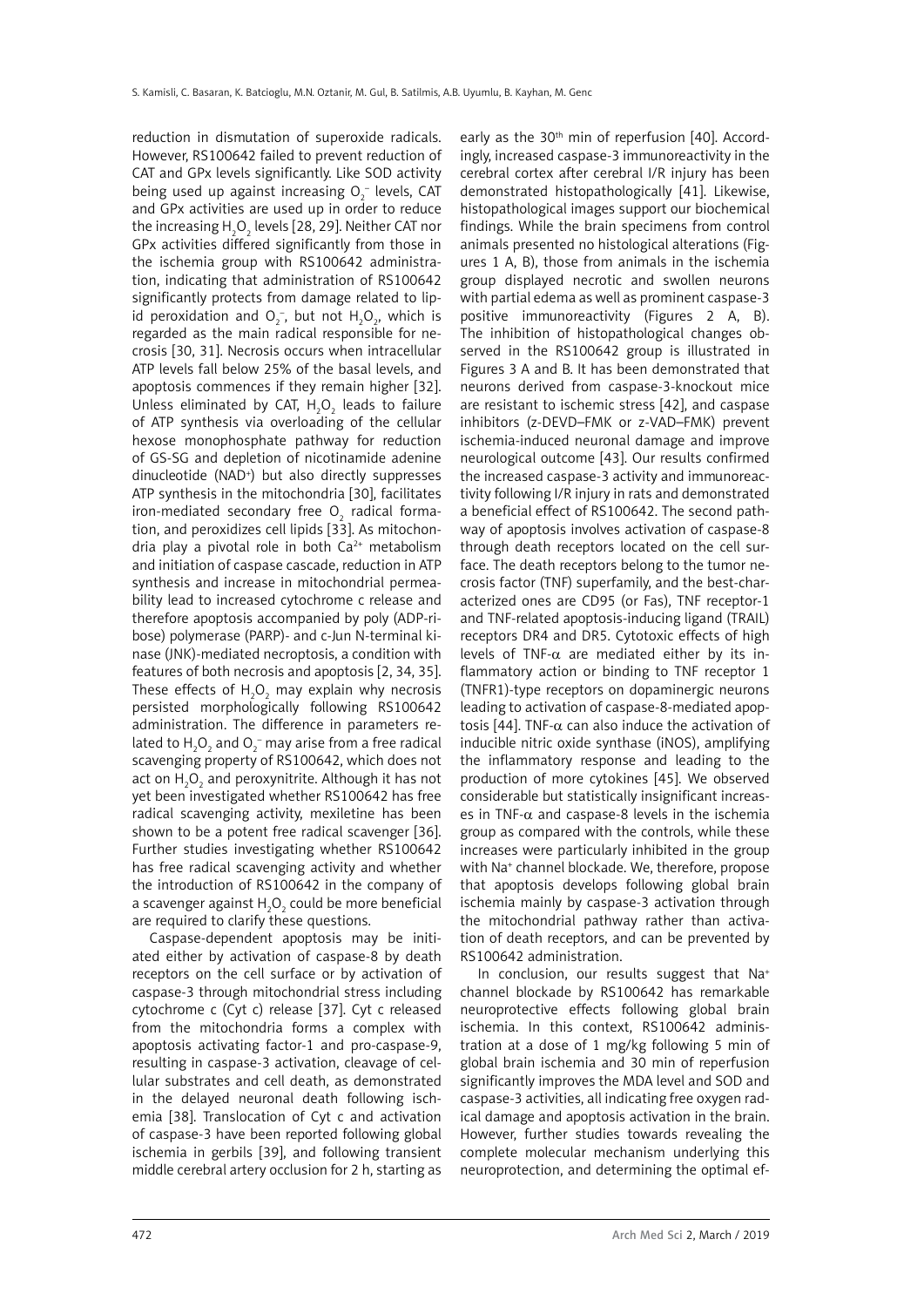fective dose and time of administration, and potential benefits of co-administration of RS100642 with other drugs, remain to be conducted.

## Acknowledgments

The authors would like to thank Roche Pharm. Co., USA for providing RS100642. This project was supported by a grant from the Scientific Research Coordination Department of Inonu University.

## Conflict of interest

The authors declare no conflict of interest.

### References

- 1. Sun J, Li T, Luan Q. Protective effects of delayed remote limb ischemic postconditioning: role for mitochondrial  $K_{ATP}$  channels in a rat model of focal cerebral ischemic reperfusion injury. J Cerebr Blood F Met 2012; 32: 851-9.
- 2. Distefano G, Pratico AD. Actualities on molecular pathogenesis and repairing processes of cerebral damage in perinatal hypoxic-ischemic encephalopathy. Ital J Pediatr 2010; 36: 63-72.
- 3. Lehotský J, Urban P, Pavlíková M. Molecular mechanisms leading to neuroprotection/ischemic tolerance: effect of preconditioning on the stress reaction of endoplasmic reticulum. Cell Mol Neurobiol 2009; 29: 917-25.
- 4. Woodruff TM, Thundyil J, Tang SC. Pathophysiology, treatment, and animal and cellular models of human ischemic stroke. Mol Neurodegener 2011; 6: 11-29.
- 5. Budihardjo I, Oliver H, Lutter M, Biochemical pathways of caspase activation during apoptosis. Cell Dev Biol 1999; 15: 269-90.
- 6. Linnik MD, Zobrist RH, Hatfield MD. Evidence supporting a role for programmed cell death in focal cerebral ischemia in rats. Stroke 1993; 24: 2002-8.
- 7. Jin R, Yang G, Li G. Inflammatory mechanisms in ischemic stroke: role of inflammatory cells. J Leukoc Biol 2010; 87: 779-89.
- 8. Ovbiagele B, Kidwell CS, Starkman S. Neuroprotective agents for the treatment of acute ischemic stroke. Curr Neurol Neurosci Rep 2003; 3: 9-20.
- 9. Williams AJ, Tortella FC. Neuroprotective effects of the sodium channel blocker RS100642 and attenuation of ischemia-induced brain seizures in the rat. Brain Res 2002; 932: 45-55.
- 10. Dave JR, Lin Y, Ved HS. RS-100642-198, a novel sodium channel blocker, provides differential neuroprotection against hypoxia/hypoglycemia, veratridine or glutamate-mediated neurotoxicity in primary cultures of rat cerebellar neurons. Neurotox Res 2001; 3: 381-95.
- 11. Williams AJ, Lu XCM, Hartings JA. Neuroprotection assessment by topographic electroencephalographic analysis: effects of a sodium channel blocker to reduce polymorphic delta activity following ischaemic brain injury in rats. Fundam Clin Pharmacol 2003; 17: 581-93.
- 12. Yao C, Williams AJ, Lu XCM. The sodium channel blocker RS100642 reverses down-regulation of the sodium channel alpha-subunit nav1.1 expression caused by transient ischemic brain injury in rats. Neurotox Res 2003; 5: 245-54.
- 13. Pulsinelli WA, Brierley JB. A new model of bilateral hemispheric ischemia in the unanesthetized rat. Stroke 1979; 10: 267-72.
- 14. Lowry OH, Rosebrough NJ, Farr AL, Randall RJ. Protein measurement with the folin phenol reagent. J Biol Chem 1951; 193: 265-75.
- 15. Mihara M, Uchiyama M. Determination of malonaldehyde precursor in tissues by thiobarbituric acid test. Anal Biochem 1978; 86: 271-8.
- 16. McCord JM, Fridovich I. Superoxide dismutase. An enzymic function for erythrocuprein. J Biol Chem 1969; 244: 6049-55.
- 17. Luck H. Catalase. In: Methods of Enzymatic Analysis. 2<sup>nd</sup> edn. Bergmeyer HU (ed). Academic Press/Verlag Chemie, New York 1963; 885-94.
- 18. Lawrence RA, Burk RF. GSH-Px activity in rat liver. Biochem Biophys Res Commun 1976; 71: 952-8.
- 19. Grafe MR, Woodworth KN, Noppens K. Long-term histological outcome after post-hypoxic treatment with 100% or 40% oxygen in a model of perinatal hypoxic-ischemic brain injury. Int J Dev Neurosci 2008; 26: 119-24.
- 20. Radovsky A, Katz L, Ebmeyer U. Ischemic neurons in rat brains after 6, 8, or 10 minutes of transient hypoxic ischemia. Toxicol Pathol 1997; 25: 500-5.
- 21. Budwit-Novotny DA, McCarty KS, Cox EB. Immunohistochemical analyses of estrogen receptor in endometrial adenocarcinoma using a monoclonal antibody. Cancer Res 1986; 46: 5419-25.
- 22. Ottani A, Vergoni AV, Saltini S. Effect of late treatment with gamma hydroxybutyrate on the histological and behavioral consequences of transient brain ischemia in the rat. Eur J Pharmacol 2004; 485: 183-91.
- 23. Simao F, Matte A, Matte C. Resveratrol prevents oxidative stress and inhibition of Na+K+-ATPase activity induced by transient global cerebral ischemia in rats. J Nutr Biochem 2011; 22: 921-8.
- 24. Back T, Hemmen T, Schuler OG. Lesion evolution in cerebral ischemia. J Neurol 2004; 251: 388-97.
- 25. Candelario-Jalil E, Mhadu NH, Al-Dalain SM. Time course of oxidative damage in different brain regions following transient cerebral ischemia in gerbils. Neurosci Res 2001; 41: 233-41.
- 26. White BC, Sullivan JM, DeGracia DJ. Brain ischemia and reperfusion: molecular mechanisms of neuronal injury. J Neurol Sci 2000; 179 (Suppl 1-2): 1-33.
- 27. Kertmen H, Gürer B, Yilmaz ER. Antioxidant and antiapoptotic effects of darbepoetin-alpha against traumatic brain injury in rats. Arch Med Sci 2015; 11: 1119-28.
- 28. Björkman U, Ekholm R. Hydrogen peroxide degradation and glutathione peroxidase activity in cultures of thyroid cells. Mol Cell Endocrinol 1995; 111: 99-107.
- 29. Chelikani P, Fita I, Loewen PC. Diversity of structures and properties among catalases. Cell Mol Life Sci 2004; 61: 192-208.
- 30. Choi K, Kim J, Kim GW. Oxidative stress-induced necrotic cell death via mitochondira-dependent burst of reactive oxygen species. Curr Neurovasc Res 2009; 6: 213-22.
- 31. Clutton S. The importance of oxidative stress in apoptosis. Brit Med Bull 1997; 53: 662-8.
- 32. Lelli JL, Becks LL, Dabrowska MI. ATP converts necrosis to apoptosis in oxidant-injured endothelial cells. Free Radic Biol Med 1998; 25: 694-702.
- 33. Balla G, Vercellotti GM, Eaton JW. Iron loading of endothelial cell augments oxidant damage. J Lab Clin Med 1990; 116: 546-54.
- 34. Broughton BRS, Reutens DC, Sobey CG. Apoptotic mechanisms after cerebral ischemia. Stroke 2009; 40: 331-9.
- 35. Mehta SL, Manhas N, Raghubir R. Molecular targets in cerebral ischemia for developing novel therapeutics. Brain Res Rev 2007; 54: 34-66.